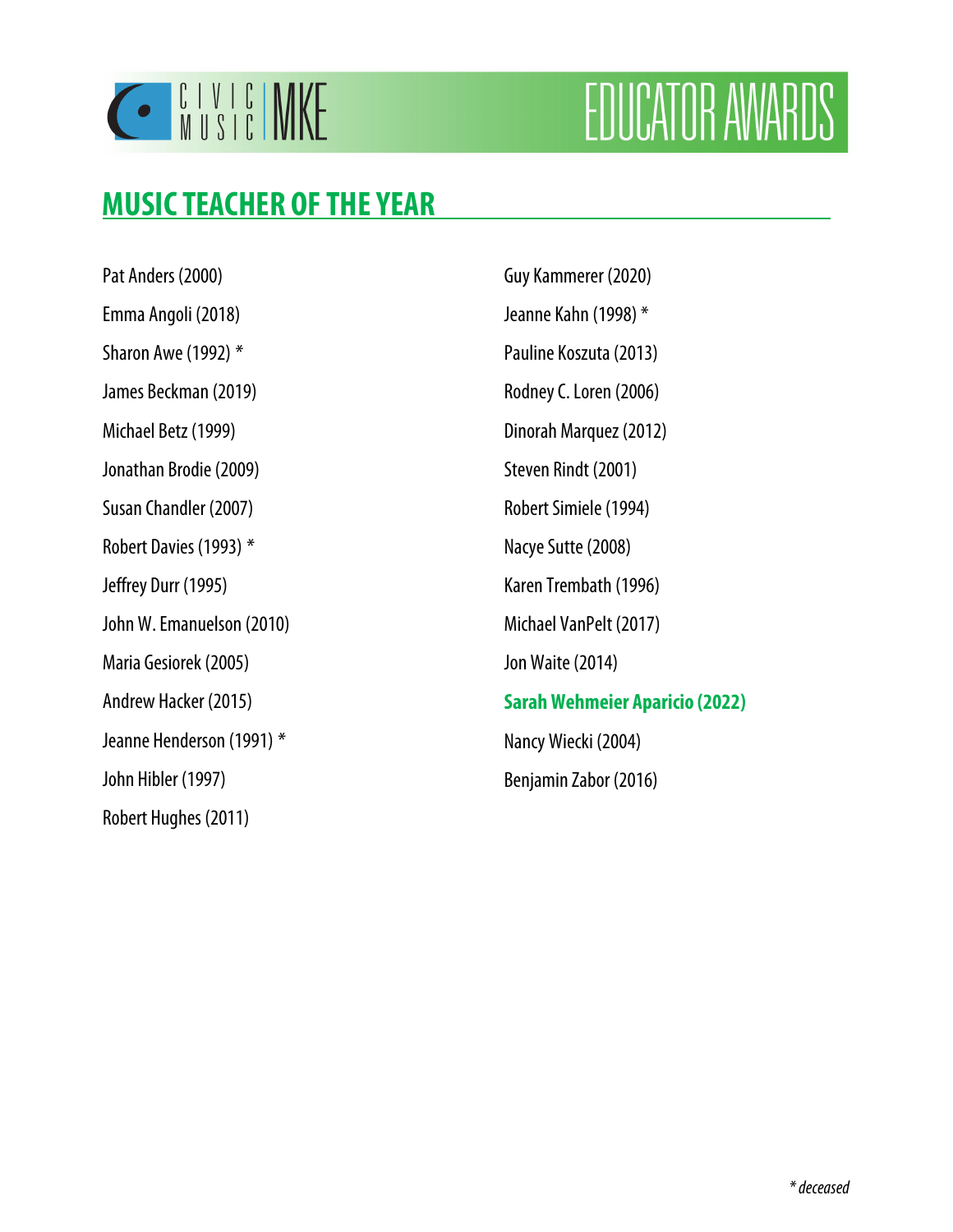## **EDUCATIONAL ADMINISTRATOR RECOGNITION**

Tonya C. Adair, M.Ed. (2014) Barry Applewhite (2005) Stephanie Blue (2021) Dr. James Briscoe (2002) Theodore Carlsen (1995) Sister Jean Ellman (2010) Ned Goede (2016) Thyra Handford (2000) Thomas Hanley (2003) Darrel Jacobs (1996) Kirk Juffer (2015) Albin Kaczmarek (1997) Robert J. Kattman (2001)

Jenny Keats (2012) Dr. Dennis W. King (2008) Robin A. Kitzrow (2004) Dr. Marty Lexmond (2020) Barbara J. Luepke (2011) Mary Pat Michels (2018) Christopher Multhauf (1999) Kathy L. Myles (2006) Pascual A. Rodriguez (2009) Robert Schleck (1998) Jacquelyn Scudder (2007) Scott Walter (2013)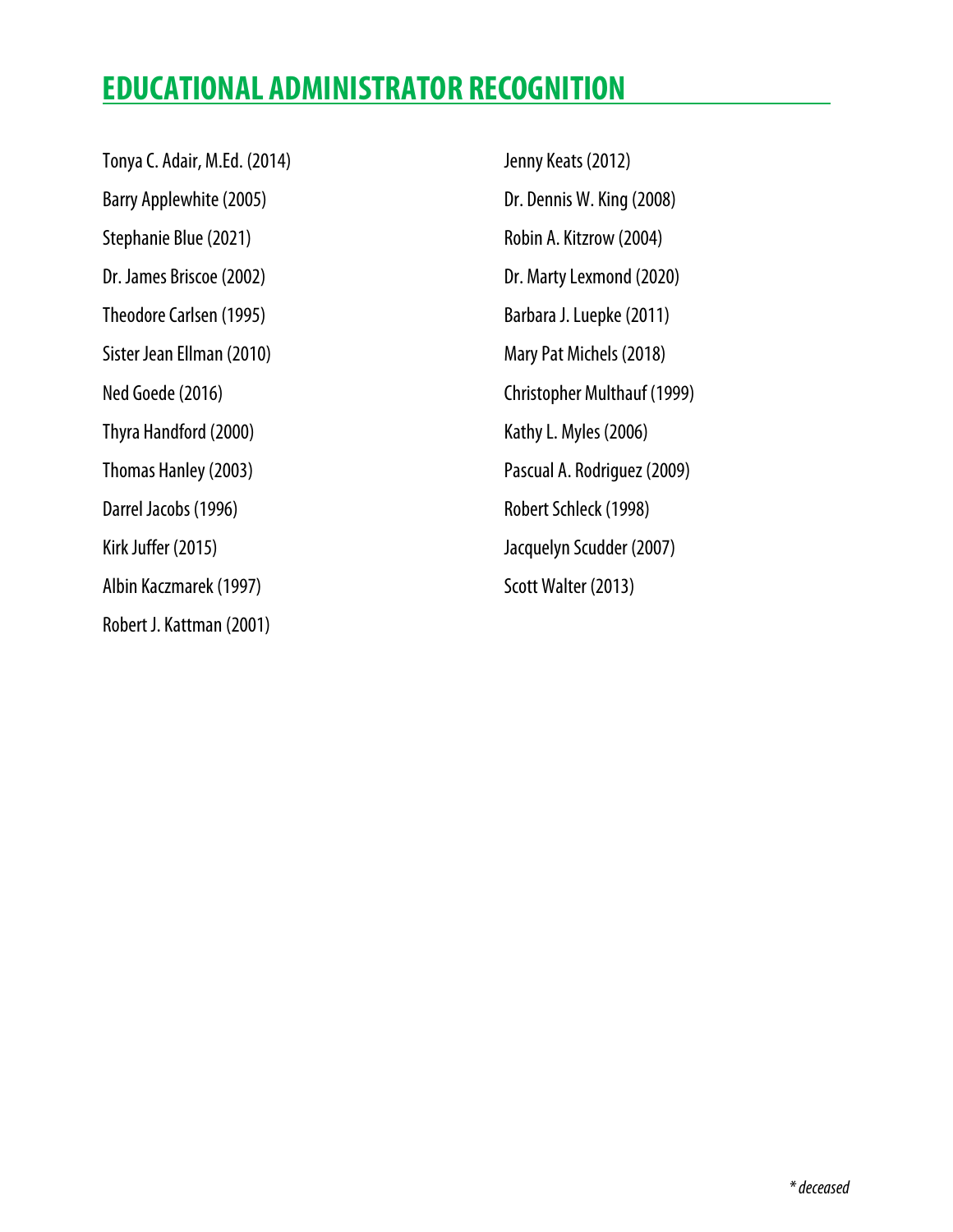## **CERTIFICATES OF EXCELLENCE**

## **INSTRUMENTAL MUSIC**

Megan Aswegan (2017) Kaye Berigan (1994) Michael Betz (1992) Teresa Catania (2008) Amy Corel-Hufnal (1996) Robert Davies (1991) \* Kevin Erickson (2008) Connie Fellows (2019) Karen Frink (2004) Joyce Gardiner (2004) Mary Beth Garrett (2014) Cheryl Goodberg (1998) Joshua Haake (2007) Denice Haney (2013) Ijoister Harris (2011) Robert Kriefall (1995) David Krubsack (1993)

Byron D. Lampkins (2001) Benjamin Leon (2006) Karen Mary Lippert (2016) Terry Little (2018) **Tim McCarthy (2022)**  Mary Pat Michels (2015) Karen Sue Oldenburg (2010) \* Jonathan Petersen (2005) Anne Marie Peterson (1999) Del Schmidt (2009) Dain Shuler (2012) Paul Thorgaard (2003) Toni Wagner (2002) Sarah Wehmeier Aparicio (2020) Nick White (1997) James Woger (2000) John A. Woger (2009)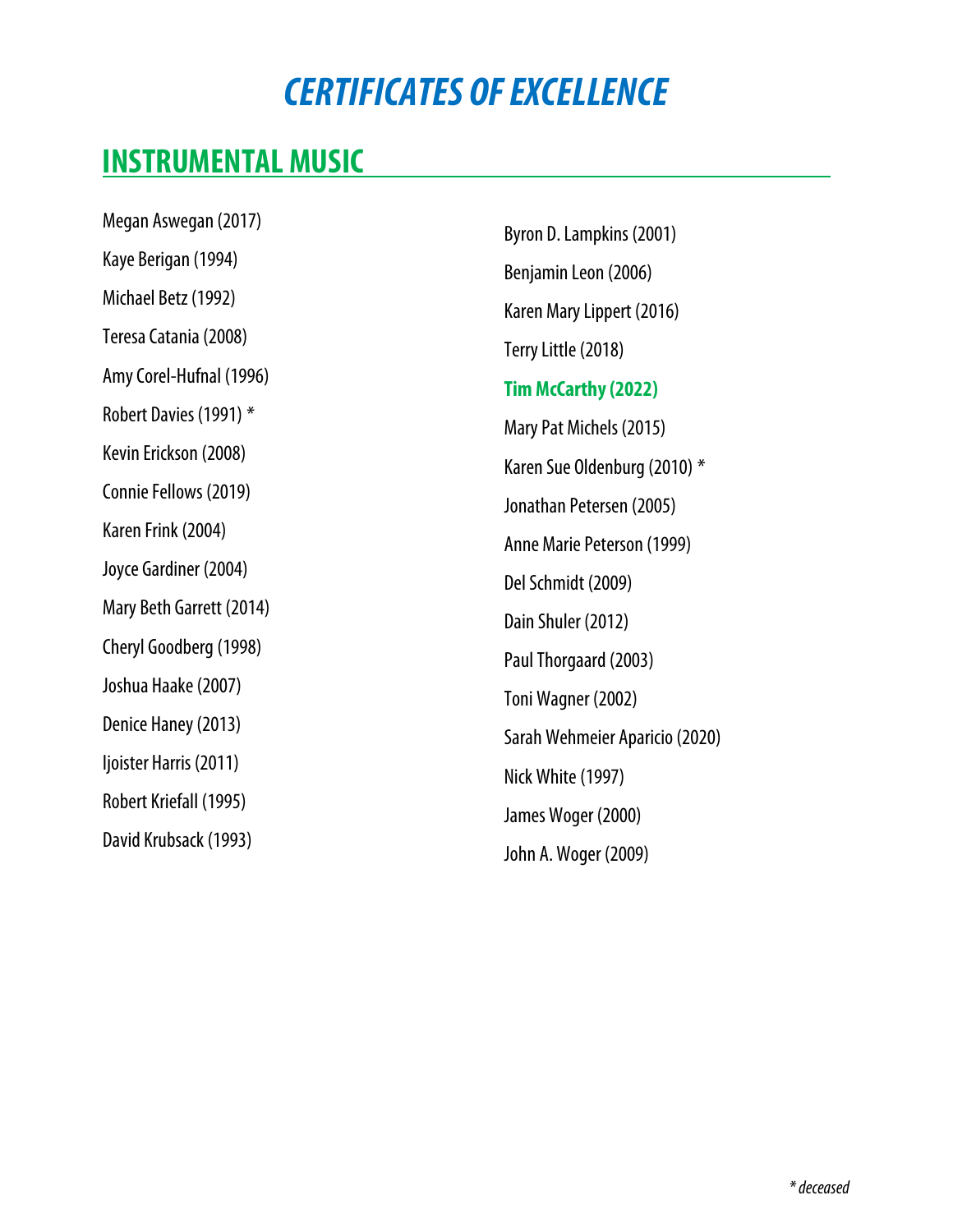## **CHORAL MUSIC**

Victoria Benson Hora (2014) Mary Bigus (1998) Erica Breitbarth (2013) Ernest Brusubardis III (2020) Michael Denk (2007) Marjorie Flanagan (2017) G. Dwight Hamilton (1996) Dr. Sharon Hansen (2003) Lee Jacobi (1991) Brent Johnston (2018) Richard L. Kieffer (2008) Glen Klotz (1999) Todd O'Connor (1997) Phillip Olson (2000) Margaret Purser (2004)

Robert F. Reuss (2001) Raymond Roberts (2009) Sue Sajdak (2011) Bonnie Scholz (2006) Linda Seaman (1994) Ellen M. Shuler (2015) Kristina Stingle (2005) Randal Swiggum (1992) Wendy Lou Traeger (2010) **Milena Walker (2022)**  Matthew Wanner (2016) John Weber (1995) Kate Windorski (1993) Rebecca Renee Winnie (2002) Penny Yanke (2019)

## **GENERAL MUSIC**

Martha Albers (2008) Linda Bohan (1991) Walter A. Boyer (2006) Deb Brach Brooks (2009) Lynne Carlstein (1993) Heather Cheslock (2017) Samantha Cruz (2012)

Jeffrey Garthee (2003) Scott Greger (2019) Amy Gruszweski (2002) Curtis Hart (1999 & 2005) Jennifer Jakubowski (2010) Sheila Kerley (1998) Lauren King Driscoll (2021)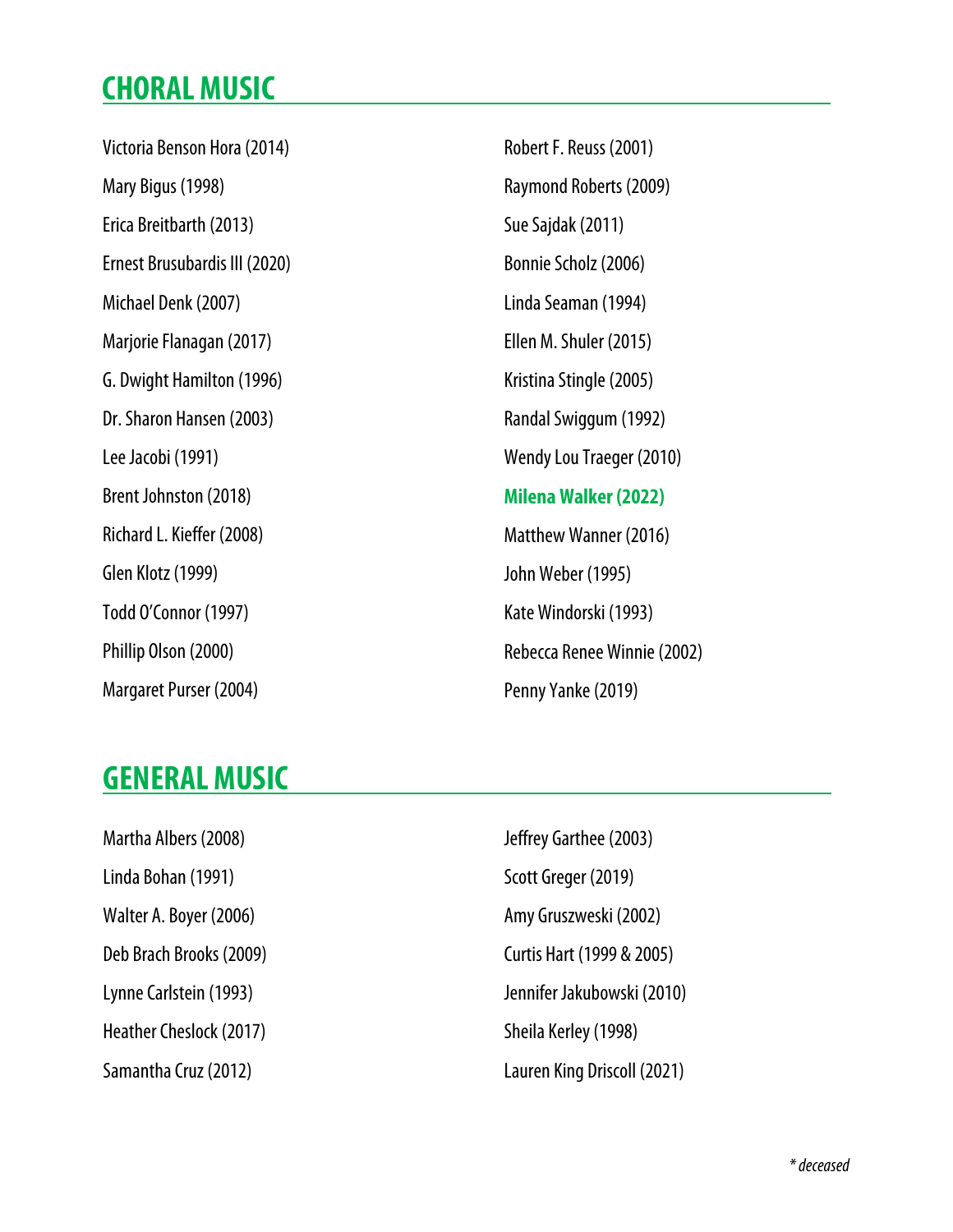Douglas Kuepper (2000) Jessica Marks (2004, 2016) Michelle L. Mueller (2001) **Julio Pabon (2022)**  Jayne Perkins (1996) Frederick Polansky (1997) Richard Tobias (2020) James Vernola (2018)

Bruce Warren (1995) (2007) Marilyn White (1994) Ann Wolfram (1992) Jared Ziegler (2011)

### **STUDIO MUSIC**

Joseph Aaron (1992) \* Patricia Anders (1991) Patricia Backhaus (1997) Katherine Brooks (2009) Scott A. Cook (2008) Cynthia A. Duszynski (2011) Celestine Fitzgerald (1995) Colleen Fitzgerald (2006) Jerome Franke (2001) Marcia Gorra-Patek (2004) Mary Anne Harris (2010) Judith Heise (2013) Stefanie Jacob (2007) **Eric Jacobson (2022)**  Linda Jones (1996) Margarita Kontorovsky (2015)

David Kotlewski (1999) Wendelin Lockett (2019) Greg Mathews (2003) Carlene Jordan McMonagle (2002) \* Carol Meves (1998) Robert Mueller (1993) \* Roberta Ricci (2016) Marlee Sabo (1994) Pamela Simmons (2012) Laura Snyder (2000) Dr. Michael Thiele (2014) Peter Thomas (2018) Carol Waldvogel (2020) Elizabeth Warne (2021) Bernard Zinck (2018) Adrien Zitoun (2017)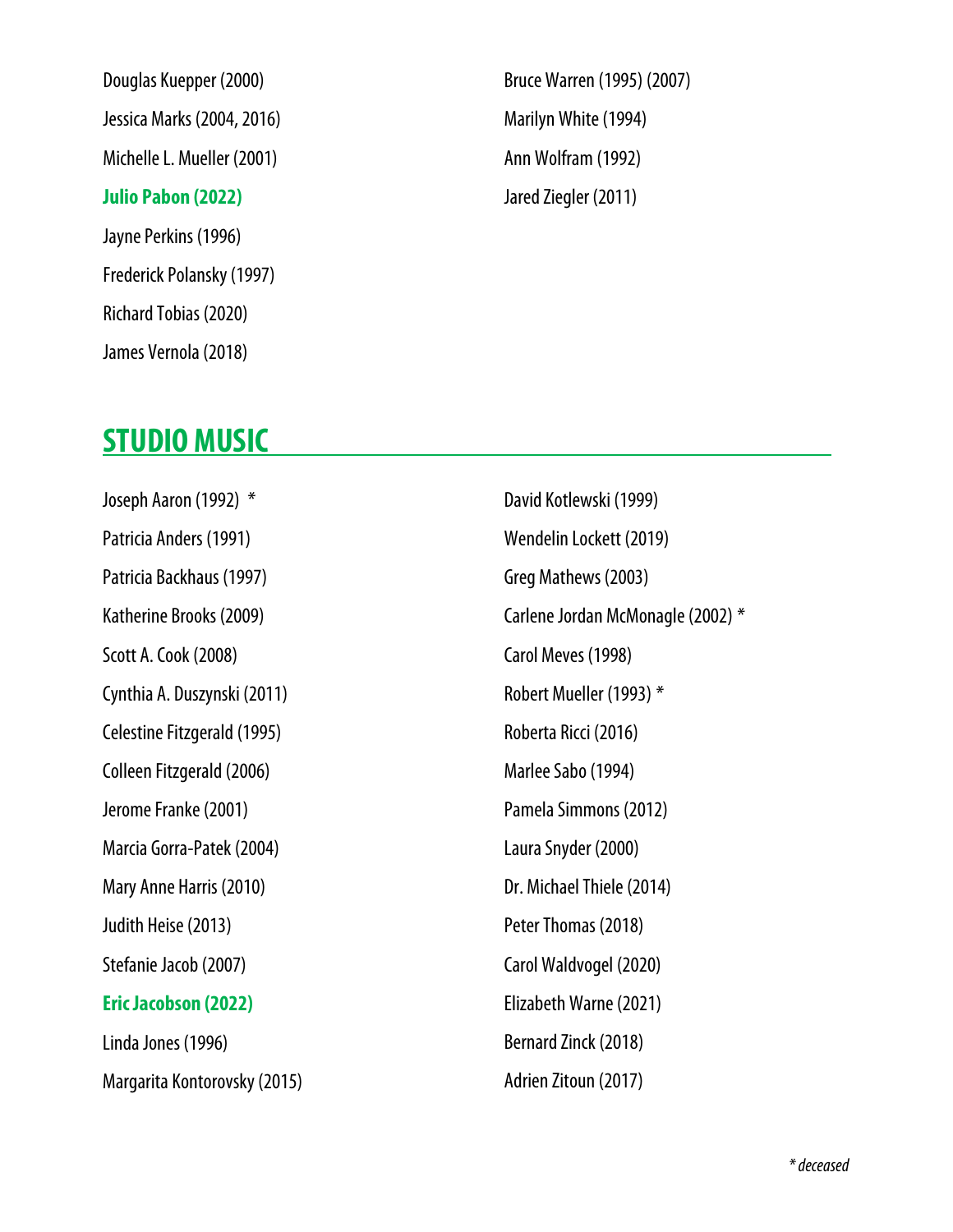## **SPECIAL MUSIC**

- Virginia Thurow (1991)
- Antoinette Wagner (1992)
- Nick Contorno (1993) \*
- Dennis Benjamin (1994)
- Ella Washington (1995) \*
- Jeanne Kahn (1996) \*
- Mimi Zweig (1997)
- Kathleen Kalfas (1998)
- Timothy Cobb (1999)
- Shelby Dixon (2000)

## **YOUTH MUSIC**

Dorothy Brauer (2004) Sarah Christie Kruis (2013) Emily Holt Crocker (2002) Margery Deutsch (2001) Thomas Dvorak (2001) Ravenna Helson (2015) Kathryn Krubsack (2019) Trischa Loebl (2014) Julie Maurer (2020) MSO Education Department (2003) MYSO Progressions Program (2005)